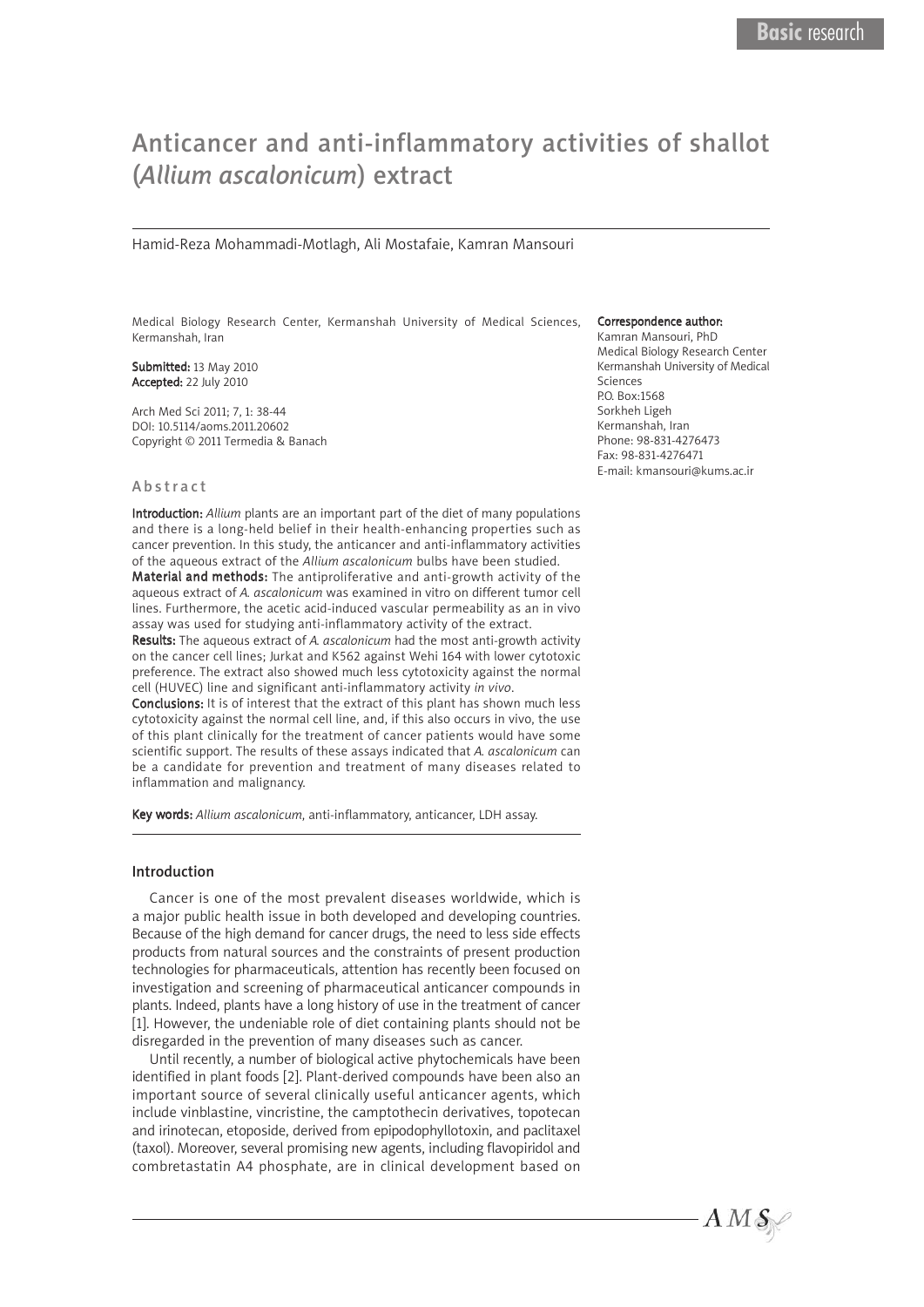selective activity against cancer-related molecular targets while some agents which failed in earlier clinical studies have been noticed again [3].

Shallot (*Allium ascalonicum*) is a member of the *Liliaceae* family, which has been used mainly as a spice traditionally from the ancient times. It has many different benefits including antibacterial and anti-fungal properties [4, 5], beneficial hematological influences [6], antioxidant properties [7], anti-*Helicobacter pylori* potential effect [8] and peroxynitrite-scavenging capacity [9] which have been studied until now. Besides, the chemical composition of *A. ascalonicum* was analyzed by other researchers, and some effective components such as a mannose-specific lectin [10], an antifungal peptide [11], new furostanol saponins [12], selenium and sulfur species [13], and various flavonol glucosides [14], inhibit proliferation and growth of tumor cell lines as HeLa and MCF-7 cell lines extract [15]. Cytotoxic effect of selenized odorless garlic and shallot against human leukemia cells (HL-60) [16], arresting cell cycle progression and inducing apoptosis in human cervical carcinoma HeLa cells [17] have been identified and isolated from it.

The aim of this study was to investigate anticancer and anti-inflammatory activities of the aqueous extract of *A. ascalonicum* which were performed using in vitro three cancer cell lines and an in vivo acetic acid-induced vascular permeability assay in mice.

## Material and methods

## Reagents

DMEM (Dulbeccos modified minimum essential medium), RPMI 1640 (Life Technologies, Grand Island, NY), fetal bovine serum (FBS), Trypan blue 0.4% (Gibco, New York, USA), LDH (Lactate dehydrogenase) cytotoxicity assay kit (Roch Chemical Co.), Penicillin/streptomycin, trypsin /EDTA (Sigma Chemical Co.).

## Plant material

The bulbs of *A. ascalonicum* were prepared from local vegetable markets at Kermanshah (West of Iran), and authenticated by one of the authors (Dr. Ali Mostafaie).

## Preparation of plant extract

Preparation of the aqueous extract of *A. ascalonicum* was performed as previously described [18]. In brief, the bulbs (1 kg) were grounded in a mortar with one liter of distilled water and stirred overnight to complete extraction. Then, it was filtrated through a cheese cloth and centrifuged at 16000 xg and 4°C for 30 min. After complete extracting by distilled water and drying the extract by freeze dryer, it's the yield of which was about 27.4% as compared to original bulbs weight. Before use, it was weighed and dissolved in sterile phosphate buffered saline (PBS).

# Cell culture

The cancer cell lines including Wehi164 (mouse fibrosarcoma cells), Jurkat (human–acute T-cell leukemia) and K562 (human erythroleukemia), and human umbilical vein endothelial cells (HUVEC) as a normal cell line were purchased from the National Cell Bank, Pasteur Institute of Iran.

Cell lines were seeded in 75-cm2 tissue culture flasks and maintained in RPMI 1640 and Dulbecco's MEM supplemented with 10% heat-inactivated fetal bovine serum, 50 U/ml penicillin and 50 µg/ml streptomycin. The medium was renewed every two days and the cell cultures were incubated at 37°C in a humidified atmosphere (95% air and 5%  $CO<sub>2</sub>$ ).

# Cell viability inhibition assays

Cytotoxicity effects on cancer cell lines by *A. ascalonicum* were evaluated by Trypan blue exclusion assay and activity of lactate dehydrogenase (LDH) method.

# Trypan blue assay

Cancer cell lines at a density of  $5 \times 10^4$  per well were seeded in 24-well plates overnight. The day after, the medium was changed by fresh complete medium which contained increasing concentrations of *A. ascalonicum* (0, 25, 50, 100, 200 400, 600, 800, 1000, 1500, and 2000 µg/ml). At 24, 48 and 72 h of treatments, the cells were washed with PBS and harvested. Trypan blue dye was further added to the cell suspensions. The Trypan blue-staining cells were examined as damaged or dead cells.

# LDH cytotoxicity assay

The cytotoxic effect of the aqueous extract of *A. ascalonicum* was also examined using LDH assay as described by Linford [19] with some modifications. Briefly, the cell lines were separately plated at a density of  $5 \times 10^3$  per well in 96-well microplates with RPMI 1640-DMEM medium containing 10% FBS, and allowed to incubate overnight. After 24 h of early cell culture, the fresh medium with extract at concentrations of (0, 25, 50, 100, 200 400, 600, 800, 1000, 1500, and 2000 µg/ml) was renewed. At 72 h of treatments, the plates were centrifuged at 200 xg, and 100 µl of the media from each well was then transferred to new 96-well plates. Thereafter, 100 µl of LDH assay mixture was added to each well and plates were incubated at 37°C for 30 min. A group of wells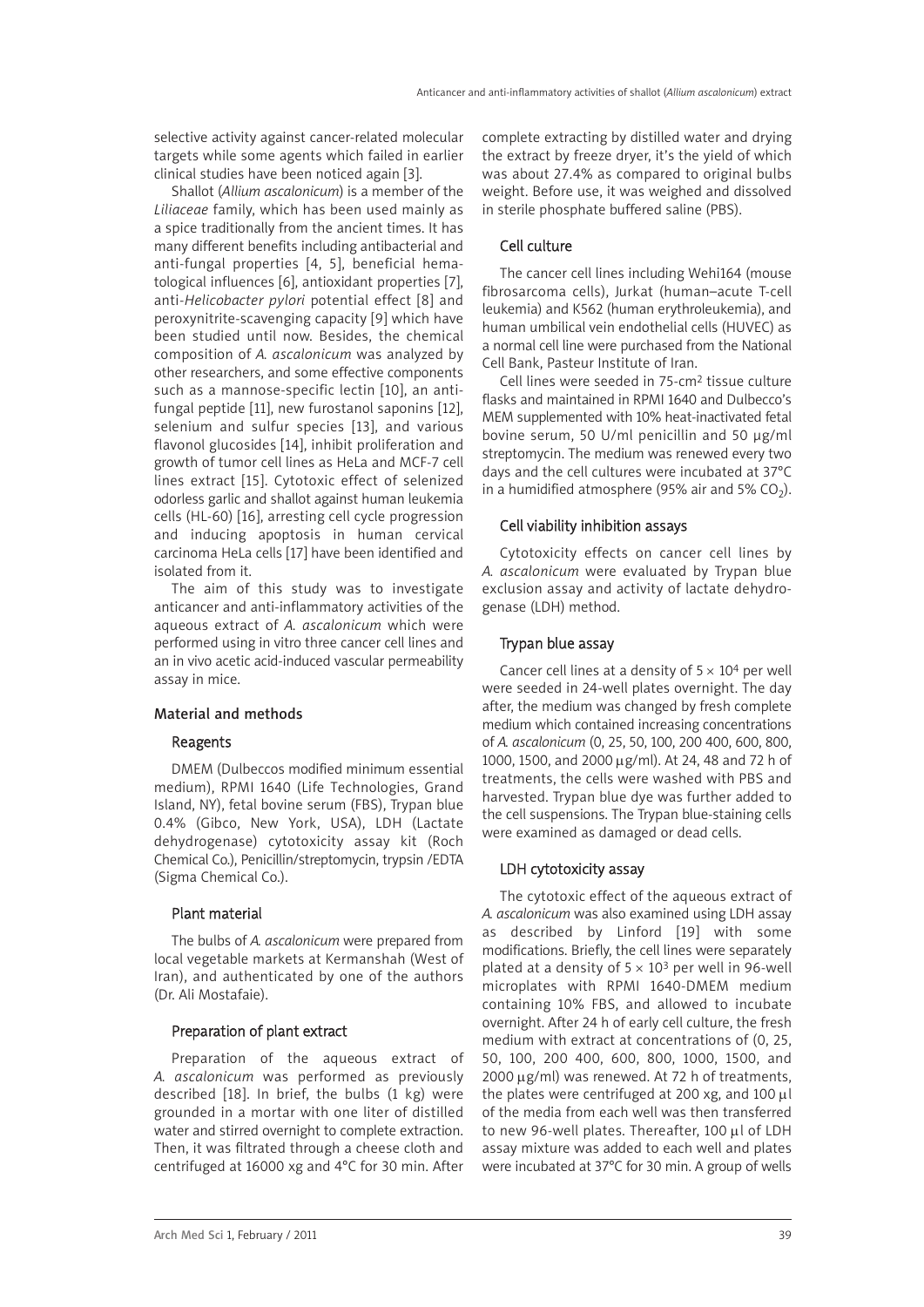

Figure 1. The cytotoxic effects of different concentrations of the aqueous extract of A. ascalonicum on K562, Jurkat and Wehi164, and HUVEC cell lines. The viability percentage of cell lines was assayed using Trypan blue 4% exclusion and LDH assays. Each data shown are one representative example of three independent experiments, expressed as a percentage of control and standard deviations were within 5% of all experimental values

was treated with 1% Triton X-100 solution for 45 min to maximum LDH release. The LDH release was estimated using a microplatereader at 495 nm according to the manufacturer's instructions. Tests were performed in triplicate. The mean cell viability was expressed as a percentage of the control.

## Proliferation assay

The cell lines were plated in 24-well plates at a density of  $5 \times 10^4$  cells/well in complete medium and incubated at 37°C under a humidified atmosphere containing 5%  $CO<sub>2</sub>$  for 24 h. The day after, the cells were treated with fresh medium containing 10% FBS and the determined concentrations of the extract (0, 25, 50, 100, 200, 400, 600, 800, 1000, 1500, and 2000 µg/ml). After 72 h, the treated and untreated cells were removed and counted against control wells using a Coulter counter (KX-21 Sysmex Co).

# Acetic acid-induced vascular permeability in mice

For acetic acid-induced vascular permeability test, the Whittle's method [20] was used with somewhat modifications. Briefly, one hour after oral administration of the aqueous extract of *A. ascalonicum* (50-200 mg/kg), and Indomethacin (INN) (5 mg/ml); 0.1 ml/10 g body weight of 1% Evans blue solution was injected intravenously in each mouse. Thirty minutes later, 0.1 ml/10 g body weight of 0.7% acetic acid in saline was intra-

peritoneally injected for 30 min. Following the administration of acetic acid, the mice were killed by cervical dislocation and after extravasation of 10 ml of saline into the peritoneal cavity then, the washing solutions were collected in separated test tubes. Concentrations of Evans blue leaked into the peritoneal cavities were measured by the absorbance at 590 nm of the collected washing solutions. The vascular permeability was represented in terms of the absorbance (A590).

# Statistical analysis

All measurements were evaluated statically expressed as mean ± standard deviation. Results were analyzed by one way ANOVA. Values of *p* < 0.05 were considered significant. All experiments were performed in triplicate unless otherwise noted.

# Results

# Cytotoxicity effects of the aqueous extract of *Allium ascalonicum* on cancer cell lines and normal cell line

In this study, we evaluated the effects of the aqueous extract of *A. ascalonicum* on viability of the three cancer cell lines including K562, Wehi164 and Jurkat, and normal cell line (HUVEC) using Trypan blue and LDH assays evaluation. On the basis of obtained results, after 24, 48 and 72 h of incubation, the extract significantly reduced the viability of three cell lines at different concentrations compared with the control group, and these effects were stronger as time increased. On the other hand, the studied cytotoxicity treatments resulted in a dose and time-dependent manner. Furthermore, the observed results from effective concentrations of the extract were accompanied with differences for various cancer cell lines. In fact, and based on data of Figure 1, the cytotoxic effects of *A. ascalonicum* for Wehi164 cell line were considerably lower than those on K562 and Jurkat cell lines. As shown in Figure 1, the extract inhibited viability of K562 and Jurkat cell lines at 100 µg/ml significantly, while this effect for Wehi164 cell line occurred at higher concentrations (400  $\mu$ g/ml). The IC50 values of the *A. ascalonicum* extract (the concentration required for a 50% viability inhibition) for each cancer cell line have been shown in Table I. Furthermore, treatment of HUVECs as normal cell lines with the aqueous extract of the *A. ascalonicum* bulbs up to 1000 µg/ml or even higher concentrations for 72 h showed no considerable cytotoxic effect on the HUVECs. In fact, under the concentration of 1000  $\mu$ g/ml, there was no significant difference in viability between the test and control wells. The  $IC_{50}$  value of the extract for growth inhibition of the cells was determined above 1 mg/ml (Table I). The  $IC_{50}$  values of the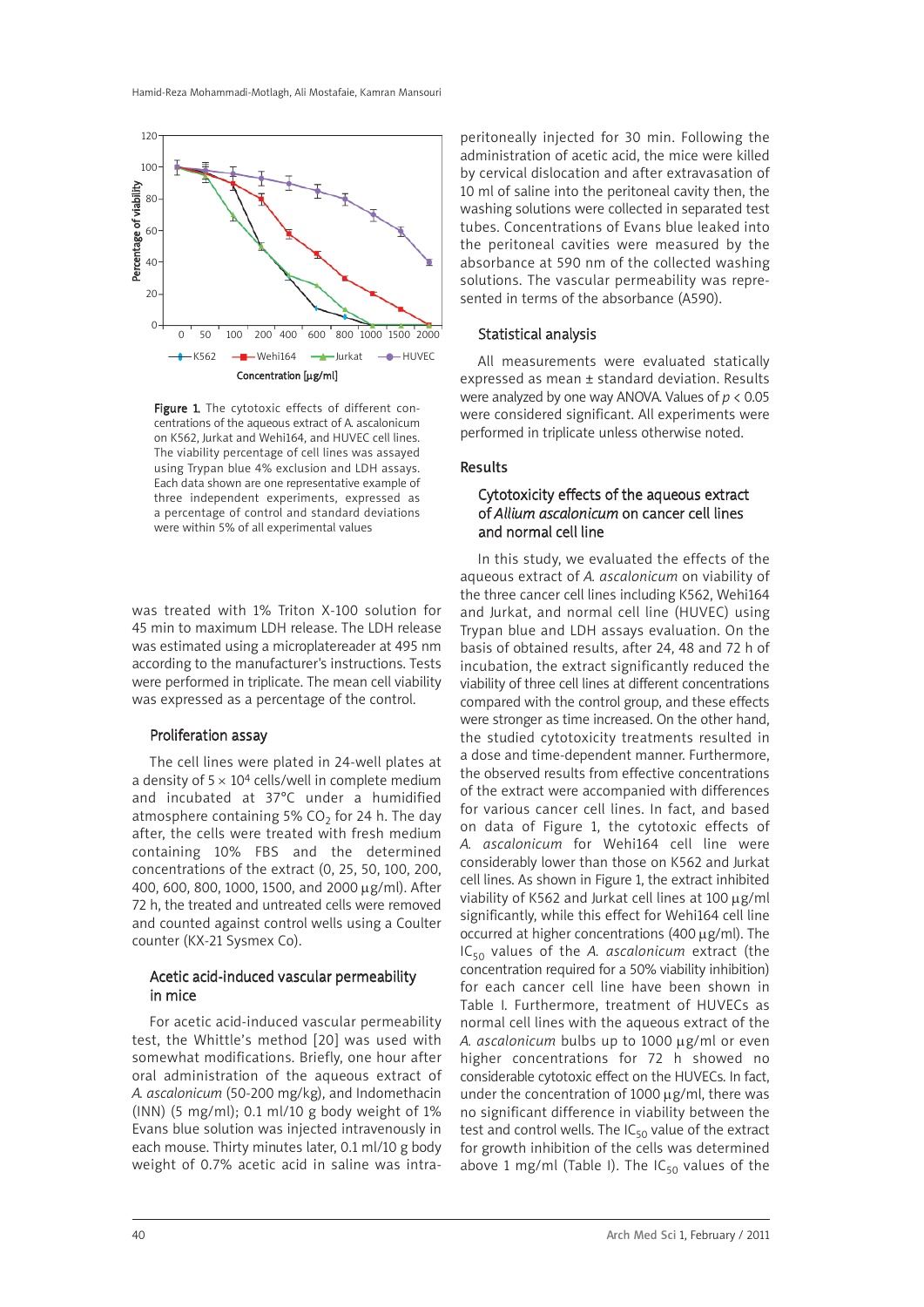*A. ascalonicum* extract (the concentration required for a 50% viability inhibition) for each cancer cell line have also been shown in Table I.

# Aqueous extract of *Allium ascalonicum*  induced suppression of cancer cell lines proliferation

The antiproliferative activity of the *A. ascalonicum* extract on the cancer cell lines was determined by the Coulter counter, the results of which are shown in Figure 2. After treatment with 25-200 µg/ml and higher concentrations of the extract for 72 h, the proliferation ratio of K562 and Jurkat cell lines decreased gradually as compared with controls. While, the extract could not inhibit the proliferation of Wehi164 cell line significantly at similar concentrations, unless they are higher than 400 µg/ml. These results showed that *A. ascalonicum* inhibited the proliferation of all cell lines in a dose-dependent manner. The  $GI_{50}$  values of the *A. ascalonicum* extract (50% proliferation or growth inhibition) tested in these cancer cells were also different after 72 h treatment (Table I). Indeed, K562 and Jurkat cells showed the highest susceptibility ( $GI_{50}$ : 100  $\mu$ g/ml), and Wehi164 cells displayed the lowest susceptibility to *A. ascalonicum* with  $GI_{50}$  at 400  $\mu$ g/ml.

We also examined the effects of the aqueous extract of *A. ascalonicum* on HUVECs proliferation. As the results showed (Figure 2), the extract inhibits proliferation of HUVECs in a dose-dependent manner. At concentrations up to 50  $\mu$ g/ml the extract did not significantly decrease the number of cells, but at 100 µg/ml and at higher concentrations, it potently inhibited proliferation of HUVECs. Finally, the 50% proliferation inhibition (IC50) of the aqueous extract of *A. ascalonicum* on HUVECs was estimated at 400 µg/ml.

# Anti-inflammatory effect of the *Allium ascalonicum* extract

In order to assess an anti-inflammatory activity of the aqueous extract of *A. ascalonicum*, the acetic

Table I. IC50 and GI50 value data of the aqueous extract of A. ascalonicum, for K562, Jurkat and Wehi164, and HUVEC after 72 h of treatment

| Cell line    | $GIO$ [µg/ml] | $IC50$ [ $\mu$ g/ml] |  |
|--------------|---------------|----------------------|--|
| K562         | $100 + 10$    | $100 + 8$            |  |
| Jurkat       | $100 + 12$    | $100 + 10$           |  |
| Wehi164      | $400 + 8$     | $400 + 6$            |  |
| <b>HUVEC</b> | $400 + 5$     | $1600 + 8$           |  |



Figure 2. Inhibition of cancer and normal cell lines by the aqueous extract of A. ascalonicum after 72 h. The cells were counted by the Coulter Counter (Sysmex KX21). Each column represents mean ± S.E. of three independent experiments \**p* < 0.04, compared with the control group

acid-induced vascular permeability model was used. In this regard, mediators of inflammation released following stimulation, leads to dilation of arterioles and venules and increased vascular permeability [21]. The extract at the oral doses of 25, 50, 100 and 200 mg/kg showed an inhibition in vascular permeability and this activity was increasing in the dose-dependent manner (Table II). On the other hand, the *A. ascalonicum* extract at the oral doses of 25, 50, 100 and 200 mg/kg showed an inhibition of 10.2%, 21.4%, 38.3% and 80.1% in vascular permeability assay, respectively. In turn, the Indomethacin (INN) could cause 35.4% inhibition of vascular permeability (Table II). From this

Table II. Effect of the A. ascalonicum extract on acetic acid-induced vascular permeability in mice. The results are expressed as mean ± S.E. of *n* = 5. Inhibition percentages were calculated regarding the control treated with saline only. Indomethacin (INN) was chosen as a positive control. *P* < 0.05 compared with the control group

| Group          | Dose [mg/kg, p.o.] | A590            | Inhibition (%) |
|----------------|--------------------|-----------------|----------------|
| A. ascalonicum | 50                 | $2.56 + 0.14$   | 10.2           |
|                | 100                | $2.24 \pm 0.18$ | 21.4           |
|                | 200                | $1.76 \pm 0.14$ | 38.3           |
|                | 400                | $0.57 + 0.11$   | 80.1           |
| <b>INN</b>     | 5                  | $1.84 \pm 0.04$ | 35.4           |
| Control        |                    | $2.85 + 0.08$   |                |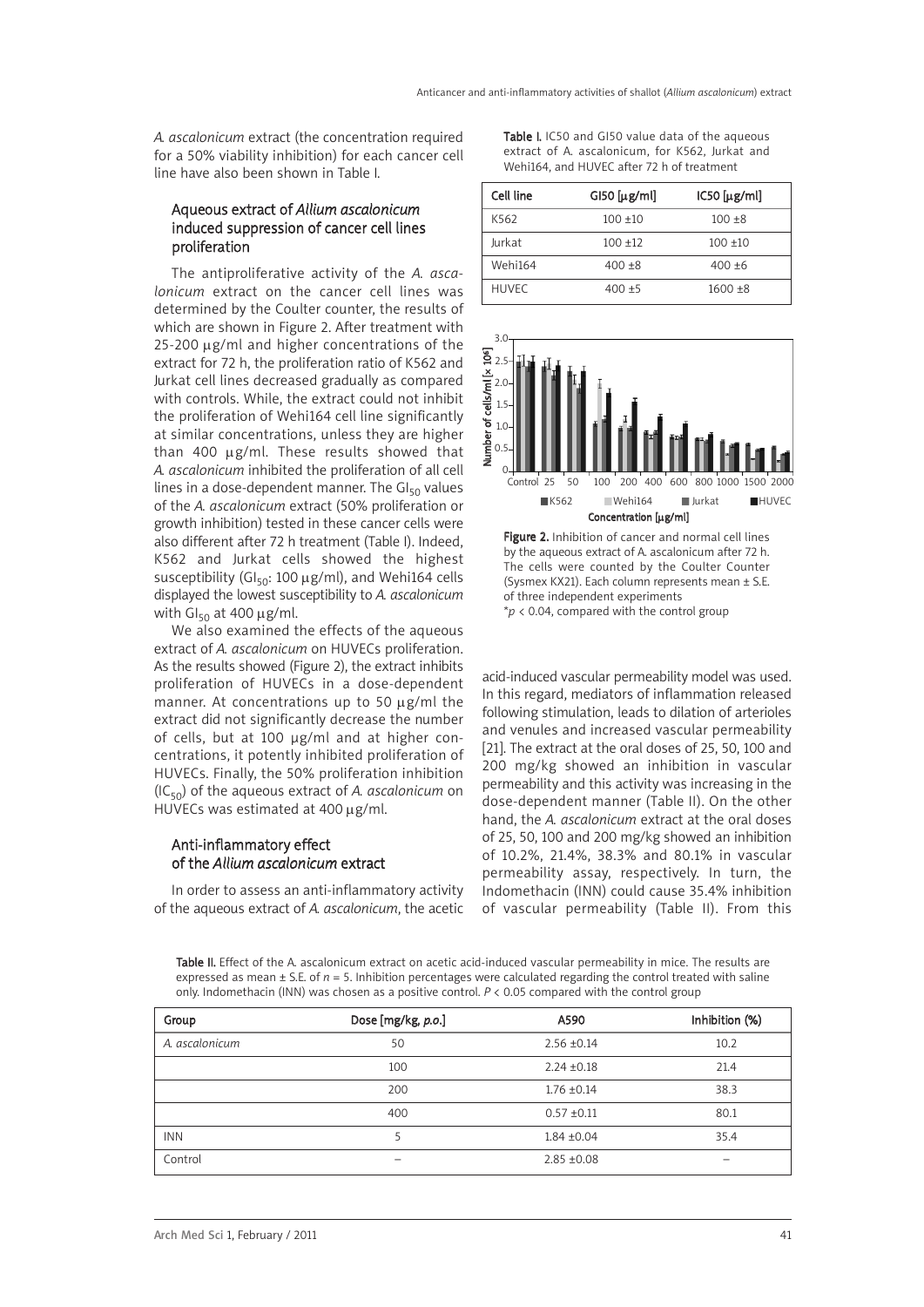observation, it is assumed that an anti-inflammatory activity of the *A. ascalonicum* extract results from its protection on the release of inflammatory mediators at the first stage.

#### **Discussion**

Diet plays a major role in cancer etiology and prevention. Although inconsistencies exist across studies that have investigated the relationship between diet and cancer, dietary factors undoubtedly influence cancer risk [22]. There is increasing evidence that fruits and vegetables have chemopreventive properties because of the supplement and synergistic effects of various phytochemicals present in these nourishments [23-26].

From the other point of view, herbs and spices are generally considered safe and proved to be effective against various human ailments and their medicinal uses have increased gradually in many countries. In this regard, to assess the anticancer properties of plants which have been widely consumed in a human diet, the use of vegetable extracts provide an interesting approach, because these extracts contain several bioactive molecules [27-29].

*Allium ascalonicum* is one of the important *Allium* species commonly used in many Asian diets and in traditional medicine since ancient times. A lot of evidence also suggested that *Allium* genus possesses anticancer properties as shown by their ability to suppress tumor proliferation in vivo and in vitro [30-32]. In spite of wide consumption of *A. ascalonicum*, reports regarding its biological effects are rarely compared to other Allium species such as garlic and onion. *A. ascalonicum* is usually known for hypocholesterolemic, antimicrobial, antidermatophytic, and anti-angiogenic properties [5, 8, 33-36].

*Allium ascalonicum* has been also reported to exhibit antioxidative and free radical scavenging capacities. These properties appear to be related to the high contents of flavone, sulfur-containing compounds, and polyphenolic derivatives in the bulb of *A. ascalonicum*. Furthermore, it is shown that the antioxidant potential of *A. ascalonicum* comparing several onion varieties and some garlic preparations is more noticeable [7, 37].

Furthermore, researchers demonstrated that it can be useful to protect against oxidant-induced various illness conditions, including as an adjunct therapy in patients suffering nephrotoxicity from consuming CsA [38]. In previous studies, we could show that *A. ascalonicum* exhibits significant antiangiogenic effects on *in vitro*, *ex vivo* and also in vivo assays without the toxic effect on the endothelial cells. Finally, we have demonstrated that heat and acid conditions had no effect on its antiangiogenic activity [18, 39].

The present study was performed to examine the possible potential of the *A. ascalonicum* extract on anticancer and anti-inflammatory activities. For this purpose, we examined in vitro antiproliferative and cytotoxic effects of the *A. ascalonicum* extract against three well known cell lines including Wehi164, K562 and Jurkat and HUVEC as a normal cell line. The findings showed that *A. ascalonicum*, which contains many benefit phytochemicals; significantly affects the viability of all of the cancer cell lines in different  $IC_{50}$  values as shown in Table I.

To examine the influence of the aqueous extract of *A. ascalonicum* on cancer cell proliferation further; the cells were treated with increasing extract concentrations for 72 h. The obtained data of counting by a Coulter counter showed that *A. ascalonicum* induced inhibition of the cell proliferation, resulting in a considerable reduction of cell growth with dose increasing against the control group. The 50% inhibitory concentrations of *A. ascalonicum* for the above-mentioned cell lines, which significantly resulted in restraint of their growth, were estimated (Table I). In agreement with 50% inhibition of cell proliferation (the concentration of the extract that is required for halfmaximal inhibition), the order of sensitivity of the cell lines to extract was K562, Jurkat > Wehi164 with  $GI_{50}$  of 100 and 400  $\mu$ g/ml, respectively (Table I). Meanwhile, the results showed that the proliferation of HUVEC cells was inhibited by the aqueous extract of A. *ascalonicum* with GI<sub>50</sub> about 400 µg/ml. In general, K562, Jurkat and Wehi164 cell lines exhibited both decreased viability and proliferation in a dose- and time-dependent manner under experimental conditions. These results further support previous observations concerning inhibition of cell proliferation by shallot on tumor cell lines, which showed that treatment of HeLa and MCF-7 cell lines with different concentrations of the chloroformic extract of shallot resulted in decreased growth in a dose-dependent manner [15]. Finally and on the basis of this investigation, we found that *A. ascalonicum* had significant antiproliferative effects on Wehi164 representing solid, and K562 and Jurkat cell lines as soft tumor cell lines in comparison with HUVECs as a normal cell.

Inflammation is a healthful response to offense or injury and an important part of innate immunity. Although inflammation acts as an adaptive host defense against infection or injury and is primarily a self-limiting process, inadequate resolution of inflammatory responses often leads to various chronic ailments including cancer [40, 41]. On the other side, chronic or recurrent acute inflammation, as a result of infectious agents or other sources, has potential promotional functions in each of tumor initiation, progression, invasion, and metastasis phases [42, 43]. Besides, most solid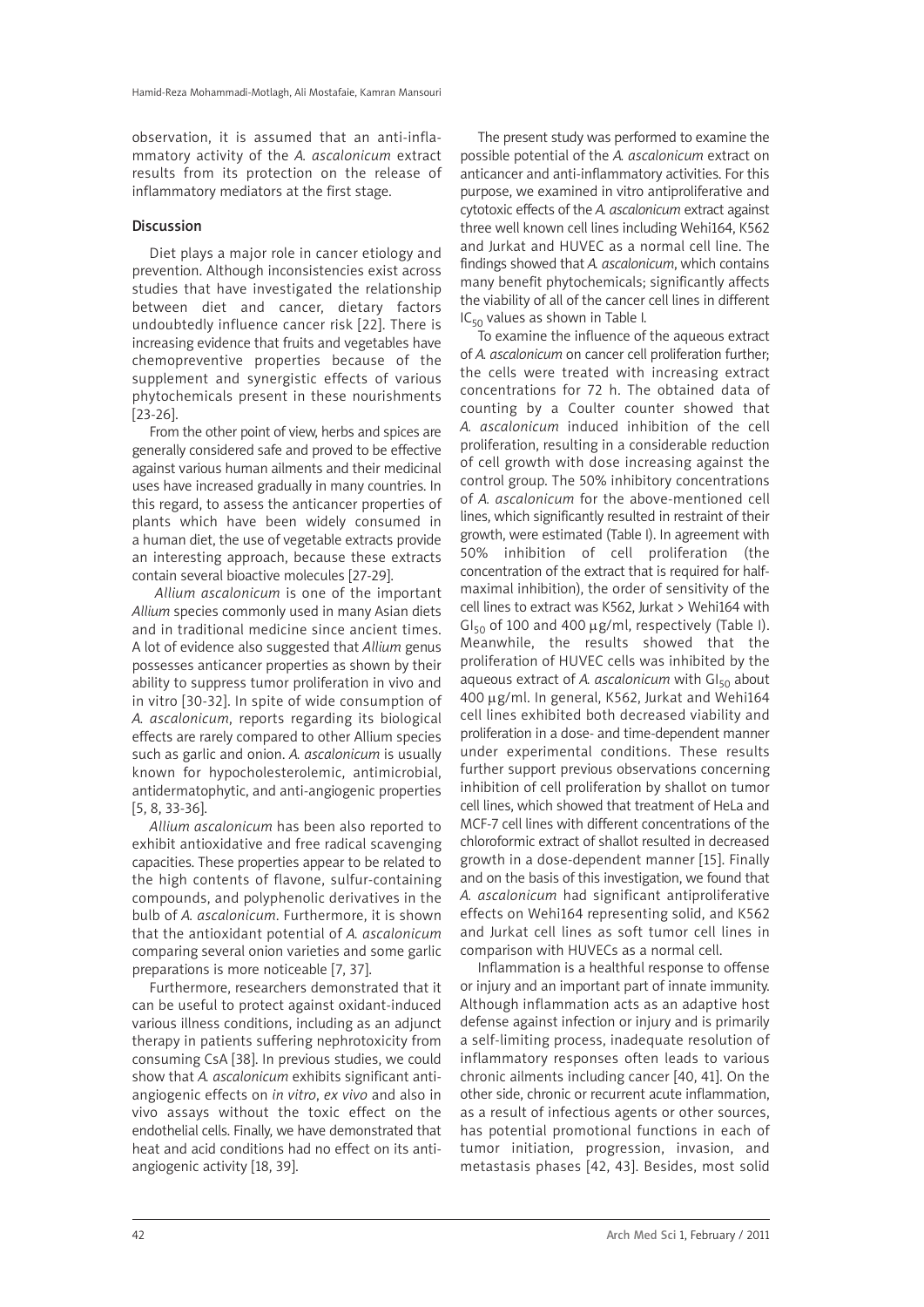tumors are known to exhibit highly enhanced vascular permeability, similar to or more than the inflammatory tissues. Cancer and inflammatory tissues have various common vascular mediators, such as NO, BK and PGs, and their most predominant physiological effect is vascular permeability enhancement. Enhanced vascular permeability of tumor and inflammatory tissue is the key to be considered for future drug development for more selective targeting for the desired tumors or inflammatory lesions, based on enhanced permeability and retention (EPR) effect using macromolecular drugs [44-46].

Acetic acid-induced vascular permeability causes an immediate reaction which is lasting a long period of time over 24 h and arrives to infiltration of fluid rich in plasma proteins [20, 47, 48]. It is therefore used as a well-characterized mouse model of acute inflammation. Thus, inhibition of vascular permeability is considered a major feature for the suppression of the exudative phase of acute inflammation [49]. In the present study, in the wellknown in vivo acetic acid-induced vascular permeability model, we observed that the *A. ascalonicum* extract shows significant antiinflammatory activity at a dose-response correlation with extract increasing concentrations. However, the aqueous extract of *A. ascalonicum* at low doses had no considerable effects on prevention of vascular permeability of acetic acid; it showed meaningful differences comparing the inhibitory effect of INN as a common drug in treating the inflammation status. These findings suggest that the significant anti-inflammatory activity of *A. ascalonicum* may be due to affecting membranestabilization to reduce vascular permeability or through inhibition of various inflammatory mediators.

Regarding our and previous findings of beneficial properties of *A. ascalonicum*, particularly for prevention and treating of cancer and inflammation situations, further studies are needed to clarify the responsible compounds and their possible mechanisms in this regard.

In conclusion, the aqueous extract of *A. ascalonicum* bulbs had the most cytotoxic activity on cancer cell lines Jurkat and K562 against Wehi164 with lower cytotoxic preference. Treatment of HUVECs with the aqueous extract of the *A. ascalonicum* bulbs up to 1000 µg/ml or even higher concentrations for 72 h showed no considerable cytotoxic effect on the HUVECs but the extract inhibits proliferation of HUVECs in a dose-dependent manner. It is of interest that the extract of this plant has showed much less cytotoxicity against the normal cell line, and, if this also occurs in vivo, the use of this plant clinically for the treatment of cancer patients would have

some scientific support. Moreover, because of antiinflammatory activity in vivo, it would be regarded as an excellent candidate for the development of an anti-inflammatory drug with fewer side effects, which needs to be more investigated.

#### Acknowledgment

This study was financially supported by The Research Fund of Medical Biology Research Center.

#### **References**

- 1. Hartwell JL. Plants used against cancer. Quarterman, Lawrence, MA. 1982
- 2. Lampe JW. Health effects of vegetables and fruit: assessing mechanisms of action in human experimental studies. Am J Clin Nutr 1999; 70: 475S-490S.
- 3. Cragg GM, Newman DJ. Plants as a source of anti-cancer agents. J Ethnopharmacol 2005; 100: 72-9.
- 4. Yin MC, Tsao SM. Inhibitory effect of seven Allium plants upon three Aspergillus Species. Int J Food Microbiol 1999;  $49.49-56$
- 5. Amin M, Kapadnis BP. Heat stable antimicrobial activity of Allium ascalonicum against bacteria and fungi. Indian J Exp Biol 2005; 43: 751-4.
- 6. Owoyele BV, Alabio T, Adebayo JO, Soladoye AO, Abioye AI, Jimoh SA. Haematological evaluation of ethanolic extract of Allium ascalonicum in male albino rats. Fitoterapia 2004; 75: 322-6.
- 7. Leelarungrayub N, Rattanapanone V, Chanarat N, Gebicki JM. Quantitative evaluation of the antioxidant properties of garlic and shallot preparations. Nutrition 2006; 22: 266-74.
- 8. Adeniyi BA, Anyiam FM. In vitro anti-Helicobacter pylori potential of methanol extract of Allium ascalonicum Linn. (Liliaceae) leaf: susceptibility and effect on urease activity. Phytotherapy Res 2004; 18: 358-61.
- 9. Ho SC, Tang YL, Lin SM, Liew YF. Evaluation of peroxynitrite-scavenging capacities of several commonly used fresh spices. Food Chem 2010; 119: 1102-7.
- 10. Mo HQ, Vandamme EJM, Peumans WJ, Goldstein IJ. Purification and Characterization of a Mannose-Specific Lectin from Shallot (Allium ascalonicum) Bulbs. Arch Biochem Biophys 1993; 306: 431-8.
- 11. Wang HX, Ng TB. Ascalin, a new anti-fungal peptide with human immunodeficiency virus type 1 reverse transcriptase-inhibiting activity from shallot bulbs. J Peptides 2002; 23: 1025-9.
- 12. Fattorusso E, Iorizzi M, Lanzotti V, Taglialatela-Scafati O. Chemical composition of shallot (Allium ascalonicum Hort.). J Agric Food Chem 2002; 50: 5686-90.
- 13. Ogra Y, Ishiwata K, Iwashita Y, Suzuki KT. Simultaneous speciation of selenium and sulfur species in selenized odorless garlic (Allium sativum L. Shiro) and shallot (Allium ascalonicum) by HPLC–inductively coupled plasma- (octopole reaction system)-mass spectrometry and electrospray ionization-tandem mass spectrometry. J Chromatogr A 2005; 1093: 118-25.
- 14. Bonaccorsi P, Caristi C, Gargiulli C, Leuzzi U. Flavonol glucosides in Allium species: A comparative study by means of HPLC–DAD–ESI-MS–MS. Food Chem 2008; 107: 1668-73.
- 15. Ghodrati Azadi H, Ghaffari SH, Riazi GH, Ahmadian S, Vahedi F. Antiproliferative activity of chloroformic extract of Persian Shallot, Allium hirtifolium, on tumor cell lines. Cytotechnology. 2008; 56: 179-85.